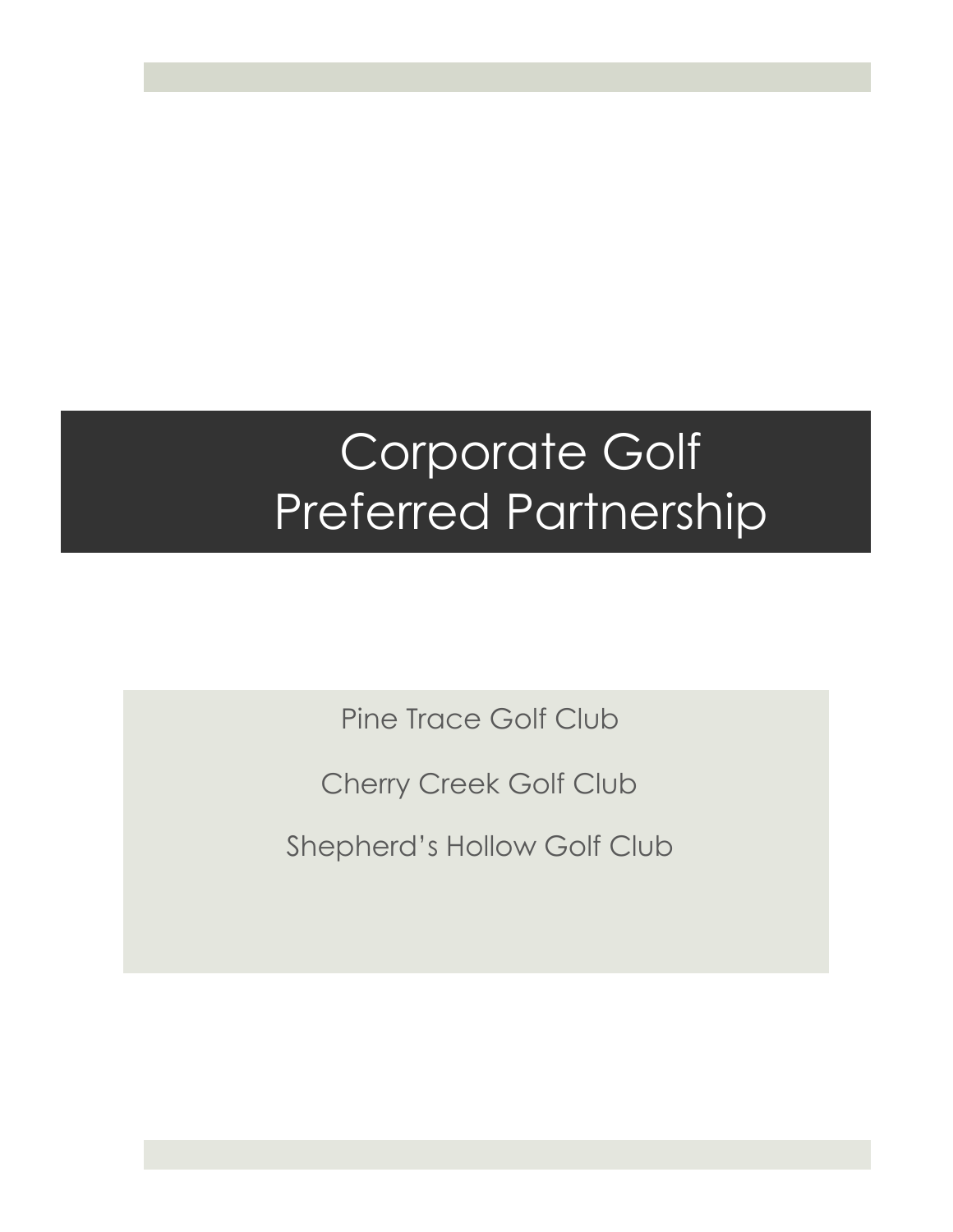### Our Courses

#### Pine Trace Golf Club

- Established in 1989, Pine Trace initiated the transformation of the upscale public golf course in southeast Michigan. The strong golf architecture, dedication to service and course conditions, and great location has made Pine Trace the place to conduct business golf.
	- Pine Trace's Features & Values
		- Strong focus on service
		- Friendly and helpful staff
		- Organized and quick course play
		- Casual grill room
		- Great location
		- Relaxed environment



#### Cherry Creek Golf Club

- Established in 1995, Cherry Creek has become one of Metro Detroit's premier golf and banquet destinations. The course is thoughtfully designed and exceptionally maintained as is the staff friendly and service supreme. The club house at Cherry Creek is positioned overlooking lush green fairways and water; coupled with the ability to seamlessly execute large functions, Cherry Creek is the place for large business events and entertainment
	- Cherry Creek's Features & Values
		- Club house second to none
		- Friendly and helpful staff
		- Challenging course design
		- Upscale dining and hospitality
		- Private meeting space
		- Capacity for large functions

#### Shepherd's Hollow Golf Club

- 
- Shepherd's Hollow has been referred to as the epitome of 'Pure Michigan Golf' and is ranked on the 'Top 50 Public Golf Courses in the Nation' by Golf Digest. The dedication to course conditions and maintenance, focus on service excellence and commitment to creating a memorable experience have made Shepherd's Hollow the quintessential place to combine business and golf.
	- Shepherd's Hollow Features & Values
		- 'Destination' course
		- Pristine course conditions
		- **Excellent customer service**
		- Low Country architecture
		- Upscale food experience
		- Private meeting space
		- Casual luxury

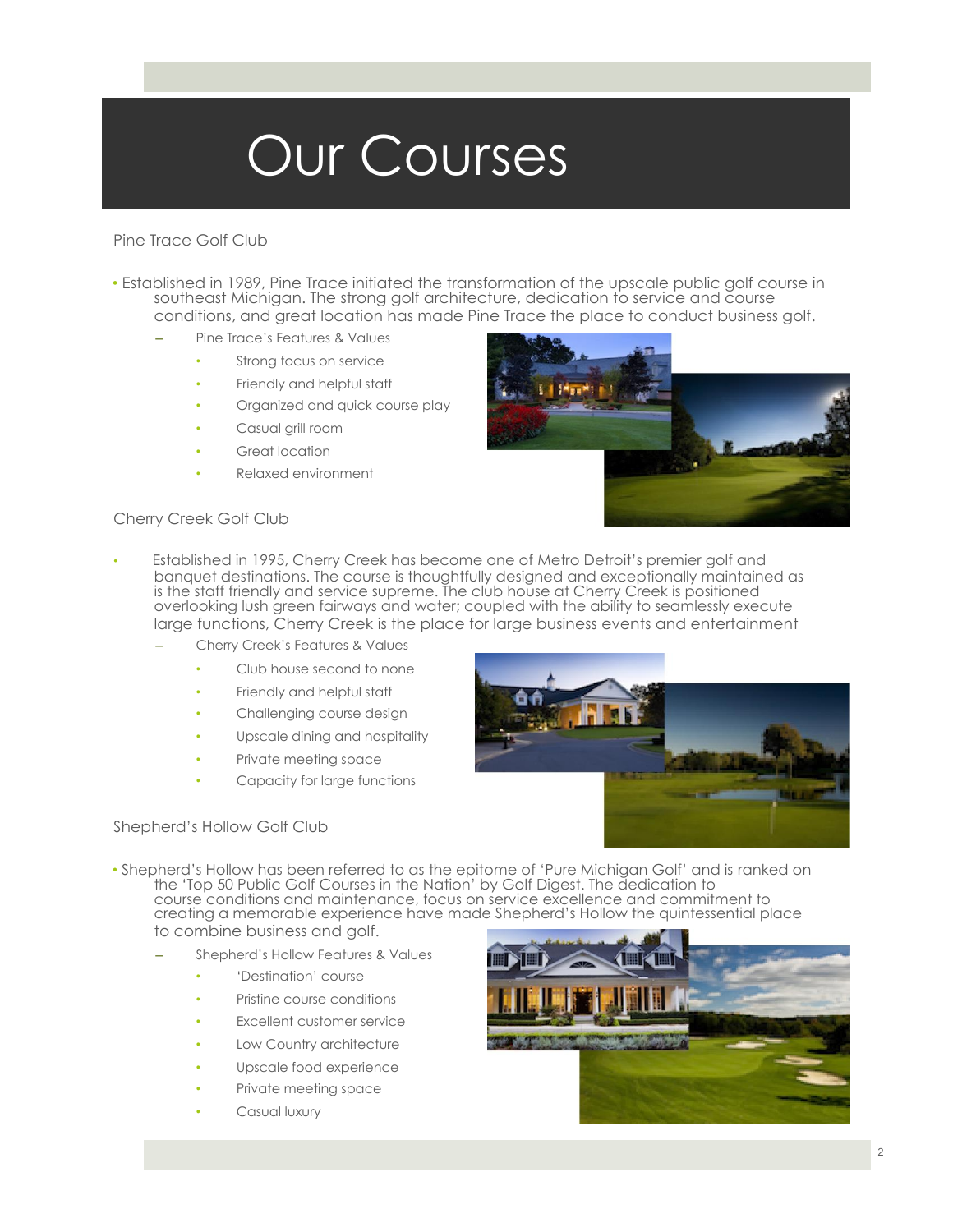## Packages

• Our packages have been carefully constructed with your needs in mind. Each contains a number of tee times, golf outings, holiday parties, social events and other business functions. Each element is further detailed following the package information. As you read through, keep in mind any item can be adapted to your company's entertainment needs.

## Silver Package

- **Tee Times:** 36 Total Tee Times (12 at each Pine Trace, Cherry Creek and Shepherd's Hollow)
- **Practice:** Complimentary use of driving range and all chipping facilities the day of golf for all players
- **Golf Outing:** 30 person golf outing including continental breakfast, lunch, dinner and beverages
- **Titleist Golf Balls:** 12 dozen custom logo golf balls
- **Holiday Party:** 30 person holiday party at your choice of location; inclusive of buffet or family style dinner and beverages
- **Social Event or Business Meeting:** 30 person social event or private meeting at your choice of location
- **Philanthropies:** Silver level corporate sponsorship and recognition at the Special Olympics of Golf event at Pine Trace and Wounded Warrior Project Charity Golf Outing at Cherry Creek.
- **Enhancements at all three locations:**
	- 20% Savings on all Food & Beverage purchases
	- 20% Savings on Pro Shop merchandise

**Total Annual Cost: \$10,000.00**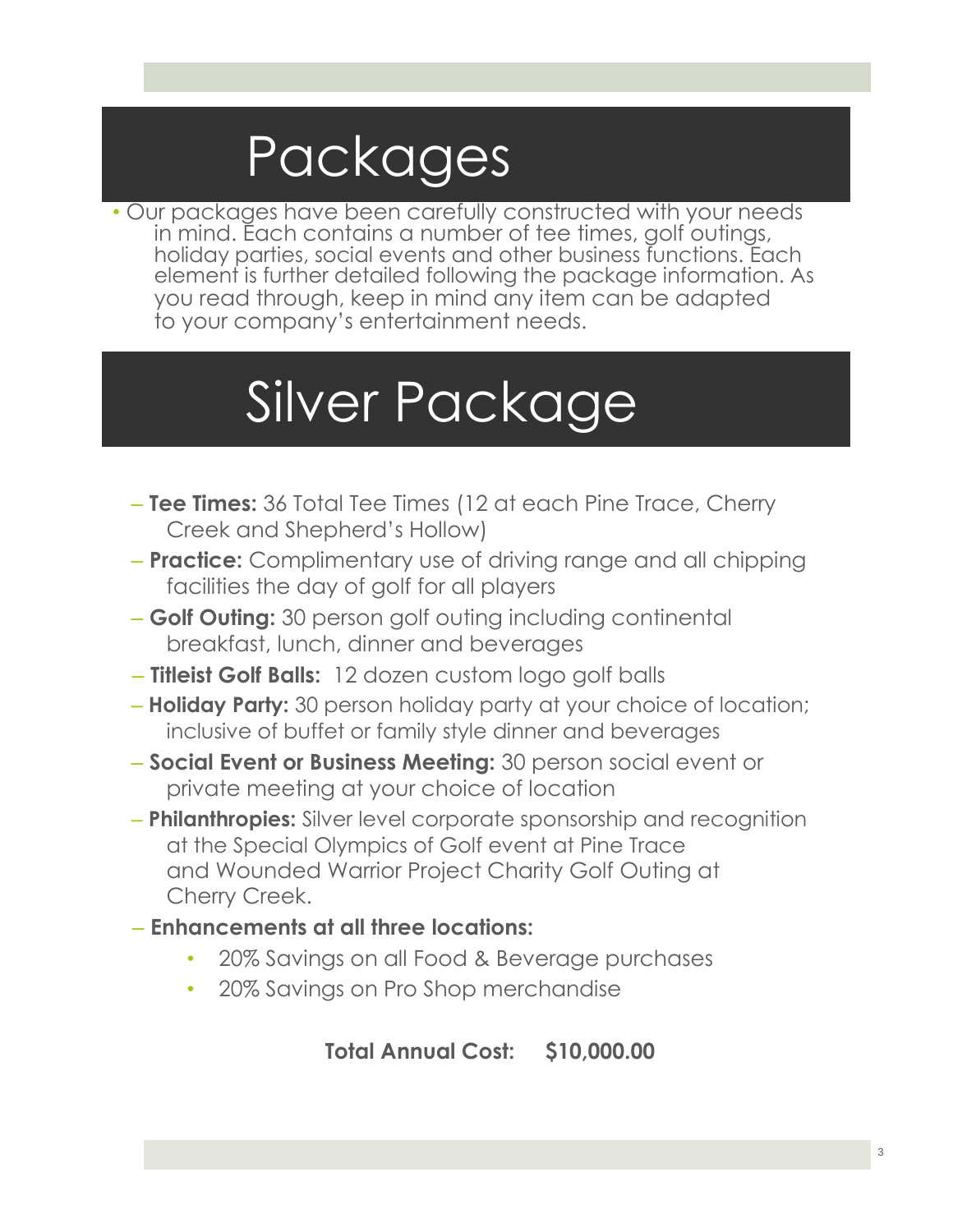# Gold Package

- **Tee Times:** 54 Total Tee Times (18 at each Pine Trace, Cherry Creek and Shepherd's Hollow)
- **Practice:** Complimentary use of driving range and all chipping facilities: Unlimited for 5 executives; available the day of golf for all players
- **Golf Outing:** 48 person golf outing including continental breakfast, lunch, dinner and beverages
- **Titleist Golf Balls:** 24 dozen custom logo golf balls
- **Titleist Club Fitting:** Personalized custom club fitting for 5 executives of your choice
- **Business Meeting:** 48 person business meeting at your choice of location. Includes continental breakfast, plated luncheon, signature snack break and executive beverage station
- **Holiday Party:** 48 person holiday party at your choice of location; inclusive of buffet or family style dinner and beverages
- **Social Event or Business Meeting**: 48 person social event or a second business meeting at your choice of location
- **Philanthropies:** Gold level corporate sponsorship and recognition at the Special Olympics of Golf event at Pine Trace and Wounded Warrior Project Charity Golf Outing at Cherry Creek.
- **Enhancements at all three locations:**
	- 20% Savings on all Food & Beverage purchases
	- 20% Savings on Pro Shop merchandise

#### **Total Annual Cost: \$25,000.00**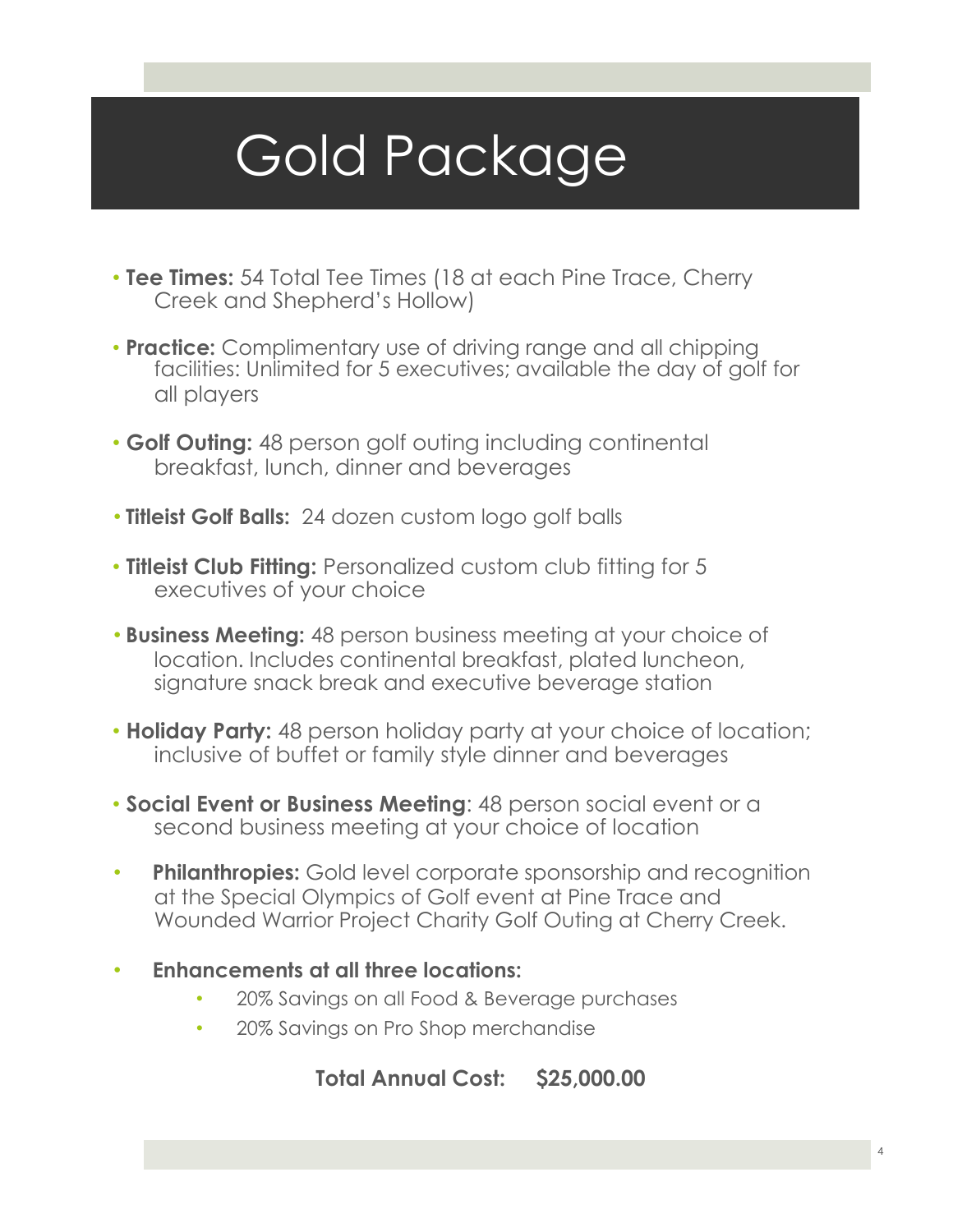## Platinum Package

- **Tee Times:** 90 Total Tee Times (30 at each Pine Trace, Cherry Creek and Shepherd's Hollow)
- **Practice:** Complimentary use of driving range and all chipping facilities: Unlimited for 8 executives; available the day of golf for all players
- **Golf Outing:** 100 person golf outing with continental breakfast, lunch, dinner and beverages. Also included: custom designed golf shirts for all players.
- **Titleist Golf Balls:** 48 dozen custom logo golf balls
- **Titleist Club Fitting:** Personalized custom club fitting for 12 executives of your choice
- **Business Meeting:** 100 person business meeting at your choice of location. Includes continental breakfast, plated luncheon, signature snack break and executive beverage station
- **Holiday Party:** 100 person holiday party at your choice of location; inclusive of buffet or family style dinner and beverages
- **Social Event or Business Meeting:** 100 person social event or a second business meeting at your choice of location
- **Oktoberfest:** One foursome at the Oktoberfest Golf Scramble held annually the last weekend of September at Cherry Creek Golf Club
- **Philanthropies:** Gold level corporate sponsorship and recognition at the Special Olympics of Golf event at Pine Trace and Wounded Warrior Project Charity Golf Outing at Cherry Creek.
- **Enhancements at all three locations:**
	- 20% Savings on all Food & Beverage purchases
	- 20% Savings on Pro Shop merchandise

**Total Annual Cost: \$50,000.00**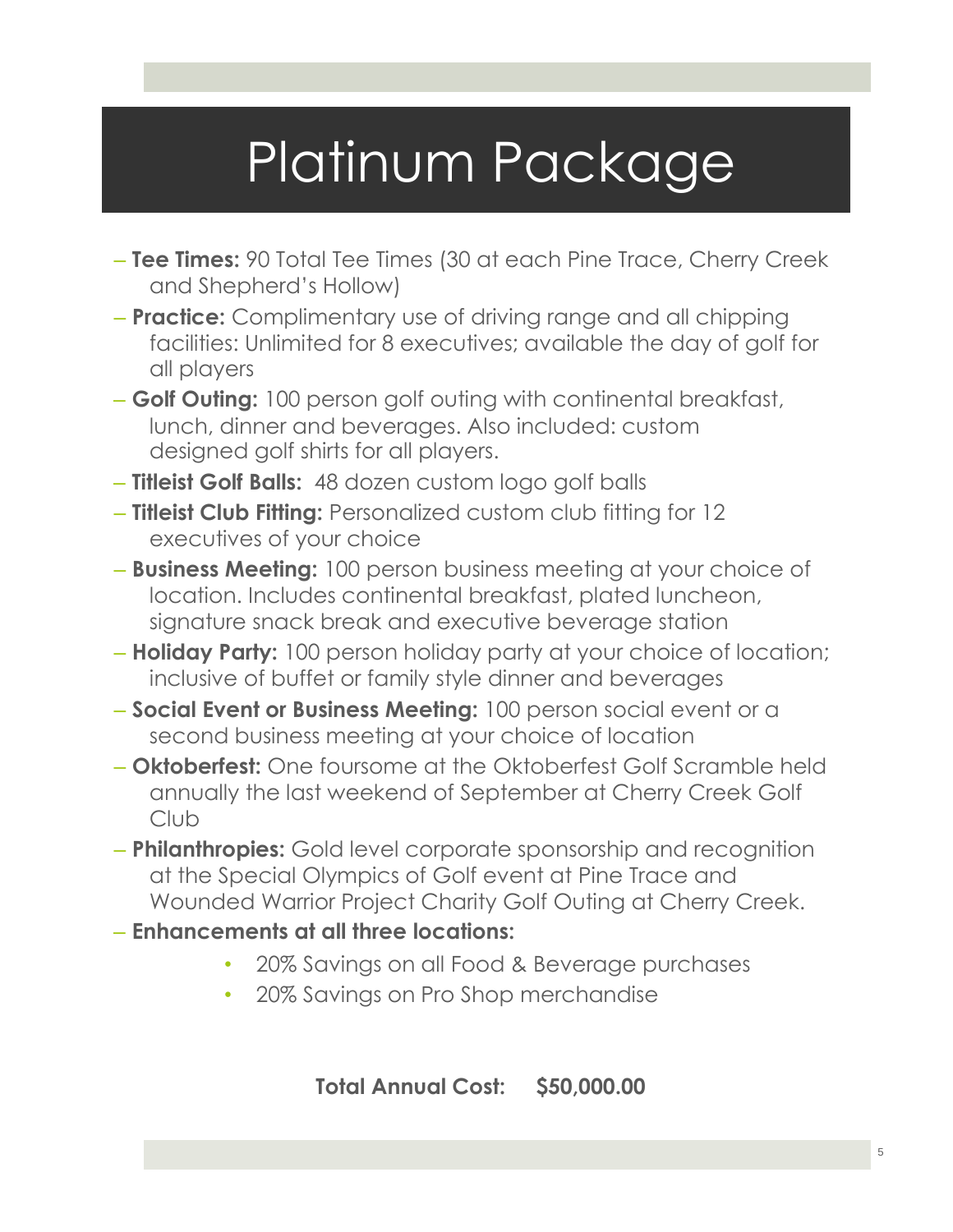### Golf Outing Details

- With nearly 50 years of combined experience, no one in Metro Detroit caters to the business professional better than the three course collection of Pine Trace, Cherry Creek and Shepherd's Hollow. Understanding the value of strong business relationships, we focus on impeccable service for the corporate customer and the guests. Golf Outing outings include:
- **1** 18 Holes of Championship Golf with Carts for all quests
	- **D** 9 AM (or earlier) Shot-gun Start\*
	- **Professional Scoring by our** club professionals
- **D** Continental Breakfast
	- **Includes eggs & bacon, juice and** coffee bar
- **Lunch at the 'turn'** 
	- **Hot dog or sandwich, chips and a** non-alcoholic beverage
- **D** Signature Steak Dinner
	- N.Y. Strip Steak, Potatoes and Chef's Choice Vegetable
- **D** Premium Bar for 2 Hours:
	- *Absolut, Tanqueray, J&B Scotch, Seagram's 7, Bacardi Silver, Captain Morgan's, Christian Brother's, Southern Comfort, Jack Daniel's, Jim Beam, Jose Cuervo, Dekuyper Peach Schnapps, Kahlua, Amaretto, Bailey's Irish Cream; Domestic & imported draft beer; House Cabernet Sauvigon, Merlot, Chardonnay & Pinot Grigio ; All necessary garnishes and mixers*
	- *Four beverage vouchers\*\* per player in your outing*

*\*10 AM shot-gun start available for \$5.00 per person premium*

*\*\*Beverage voucher redemption rates: 1 voucher for non-alcoholic beverage, 2 vouchers for domestic beer and 3 vouchers for a mixed liquor drink. Additional vouchers may be purchased for \$1.50 per voucher*

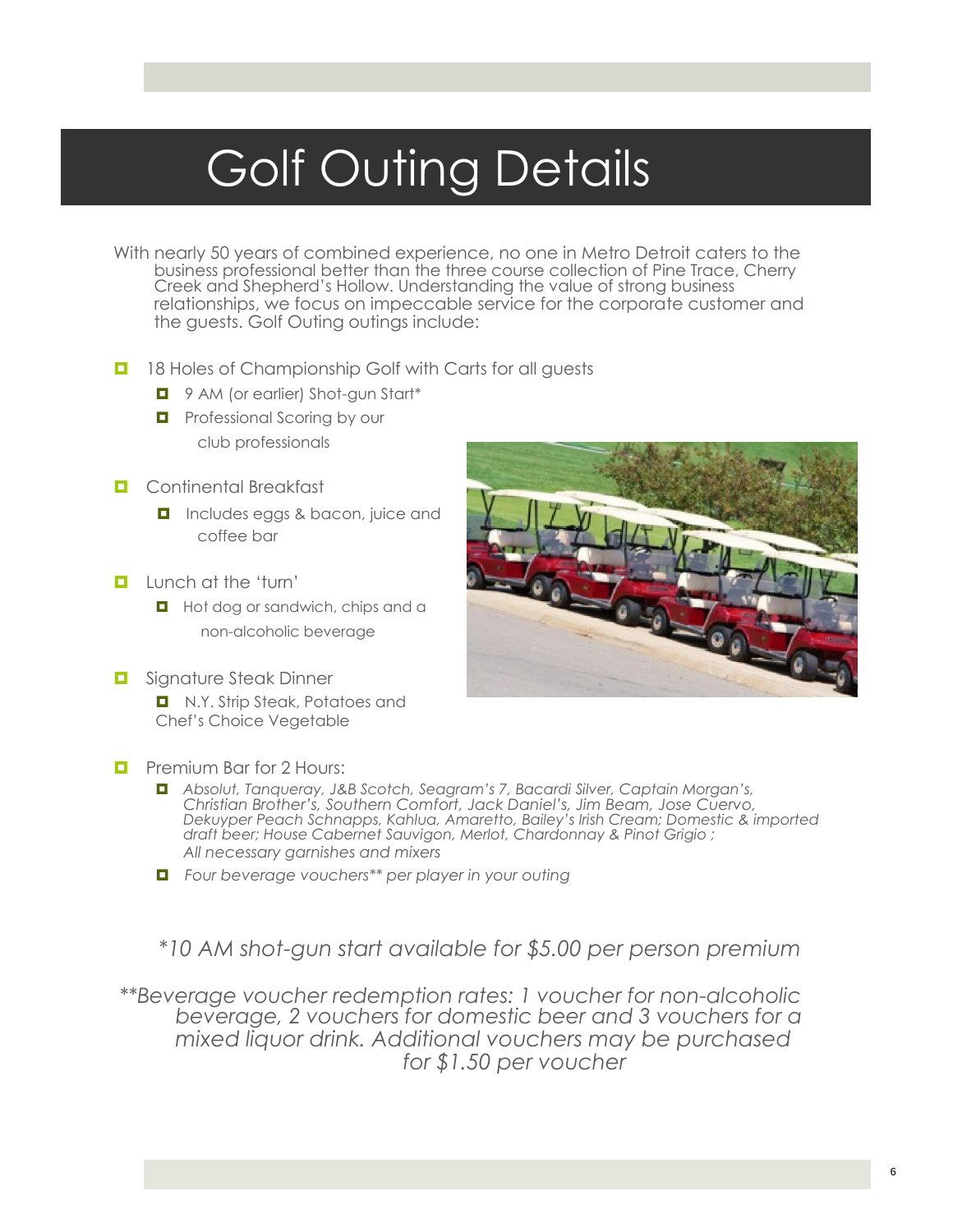### Business Meeting

*Make your business meetings entertaining and effortless. From the food & beverage to audio & video technology, allow us to organize every detail. Included in every business package will be:*

#### *Breakfast & Lunch:*

- *Continental Breakfast Buffett*
	- *Mixed Fruit, Assorted Pastries & Danishes, Bagels & Cream Cheese, Assorted Juices and Coffee Bar*
- *Plated Luncheon*
	- *Your choice of Meat, Starch and Vegetable*

#### *Executive Beverage Station:*

*Includes Bottled Water, Pepsi, Diet Pepsi, Sierra Mist, and Assorted Herbal and Iced Teas*

#### *Snack Station:*

*Cookies & Brownies, Chips & Pretzels, Granola Bars, Whole Fruit, and Assorted Hard Candies*

#### *Basic Audio/Visual:*

*LCD Projector*; *compatible for* 

*DVD, VCR, or laptop hook-up*

- *Large Projector Screen*
- *Basic Sound*; *2 speakers*

*& microphone system* 

*Wireless Internet*

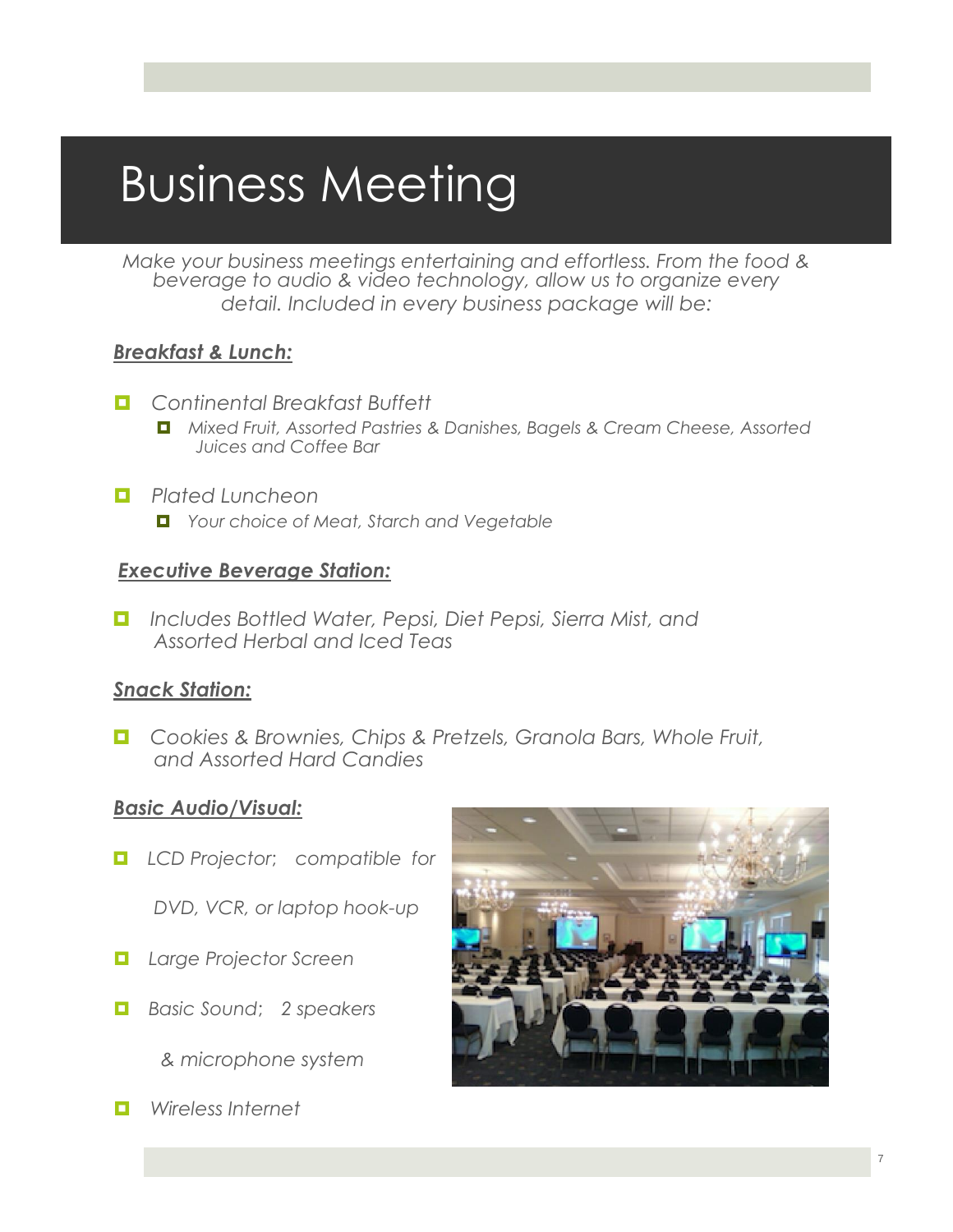# Holiday Party

*Allow us to professionally plan and orchestrate your company's Holiday Party! Your celebration menu can be served family style or as a buffet, the choice is up to you! Your meal choices include:*

- *Dinner*
	- *Fresh Baked Rolls and Sweet Cream Butter*
	- *Festive Nutcracker Salad Mixed greens, dried cherries, candied pecans, bleu cheese and poppy seed dressing*
	- *Cavatappi Pasta Primavera Garden vegetables with lemon alfredo sauce*
	- *Provencal Roasted Bone-in Chicken*
	- *Carved Pepper Crusted Beef Tenderloin*
	- *Pan Roasted Salmon*
	- *Holiday Petit Fours and Miniature Desserts*
- 
- **Premium Bar Package** 
	- **1** 3 drink vouchers per quest
	- *Absolut, Tanqueray, J&B Scotch, Seagram's 7, Bacardi Silver, Captain Morgan's, Christian Brother's, Southern Comfort , Jack Daniel's, Jim Beam, Jose Cuervo, Dekuyper Peach Schnapps, Kahlua, Amaretto, Bailey's Irish Cream;*
	- *Domestic & imported draft beer*
	- *House Cabernet Sauvignon,*
	- *Merlot, Chardonnay & Pinot Grigio*
	- *All necessary garnishes and mixers*



*\*\*Beverage voucher redemption rates: 1 voucher for non-alcoholic beverage, 2 vouchers for domestic beer and 3 vouchers for a mixed liquor drink. Additional vouchers may be purchased for \$1.50 per voucher*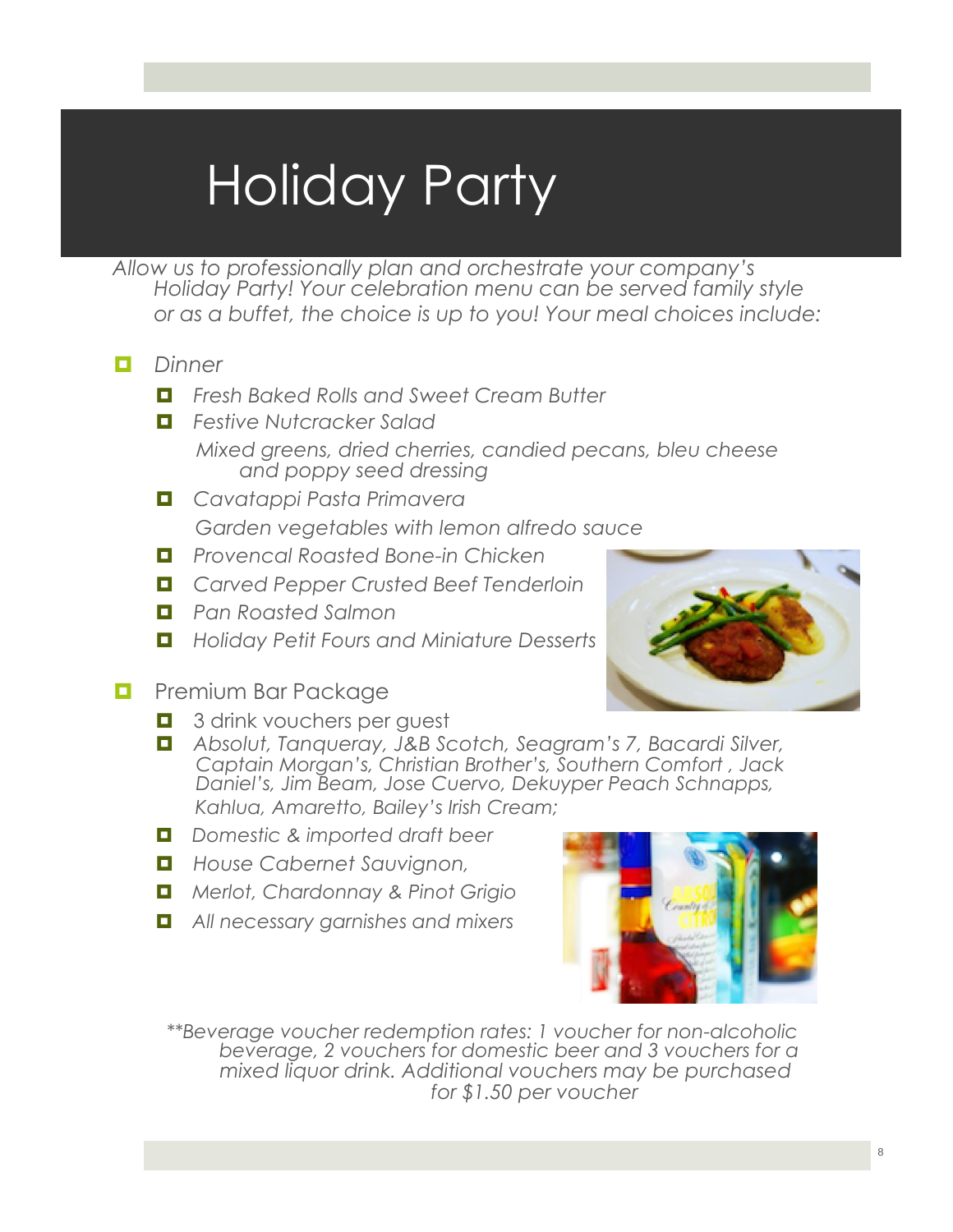# Social Event

- **Host a two hour social event for your guests to enjoy. Whether an** awards ceremony, end of the year banquet or other occasion, each event will include your choice of passed hors d'oeuvres, signature food displays and a premium bar as follows:
- **Hors d'oeuvres** 
	- **D** Shrimp Cocktail & Snow Crab Claws
	- **D** Miniature Beef Wellingtons
	- **E** Assorted Crostini *(tomato-basil-mozzarella, pepperoni-fontina, and red onion jam-gorgonzola)*
	- **D** Chicken Cordon Bleu *(bites of chicken stuffed with gruyere cheese and ham fried golden brown)*
- **<u>B</u>** Signature Displays
	- **I** Imported & Domestic Cheese Displays
	- **Assorted Fresh Fruit**
	- **D** Vegetable Crudités
	- **Dessert Assortment**
- **Premium Bar Package** 
	- **1** 3 drink vouchers per quest
	- *Absolut, Tanqueray, J&B Scotch, Seagram's 7, Bacardi Silver, Captain Morgan's, Christian Brother's, Southern Comfort , Jack Daniel's, Jim Beam, Jose Cuervo, Dekuyper Peach Schnapps, Kahlua, Amaretto, Baileys Irish Cream;*
	- *Domestic & Imported Draft Beer*
	- *House Cabernet Sauvignon, Merlot, Chardonnay & Pinot Grigio*
	- *All necessary garnishes and mixers*

*\*\*Beverage voucher redemption rates: 1 voucher for non-alcoholic beverage, 2 vouchers for domestic beer and 3 vouchers for a mixed liquor drink. Additional vouchers may be purchased for \$1.50 per voucher*





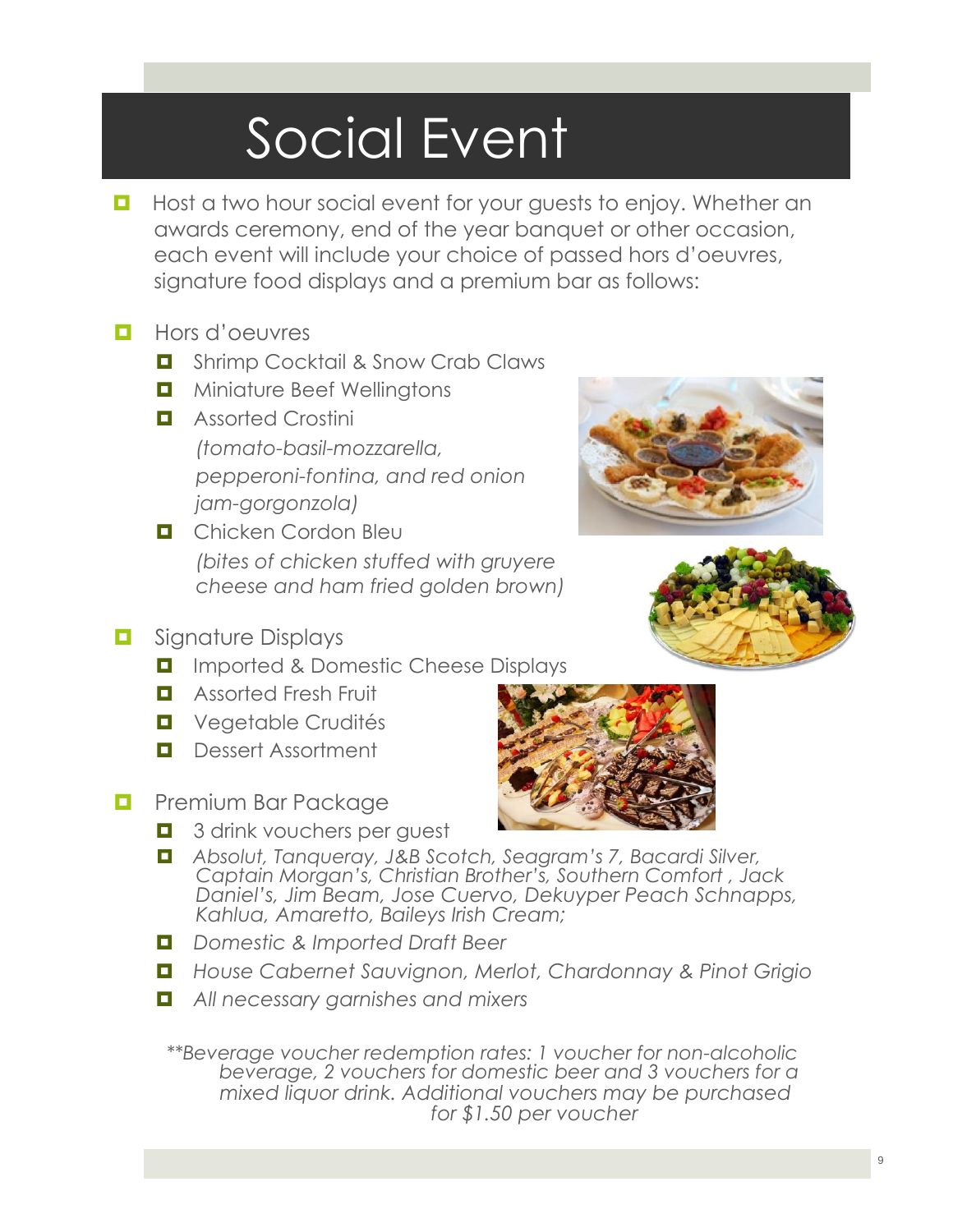### **Philanthropy**

*We firmly believe that giving back is the way to get ahead. Pine Trace is proud to have hosted the Special Olympics of Golf for 20 Years and intends to do so for another 20 years.*

*2011 marks the first annual alliance between Cherry Creek Golf Club* and *the Wounded Warrior Project. This organization focuses on helping those men and women whom have sacrificed so much for our great country in recent worldwide conflicts.*

*Your company's partnership with us brings you not only closer to* the *best golf and entertainment venues in Metro Detroit, but will bring your companies name and face to the forefront with these two incredible charitable organizations.*

*As a sponsor, your company logo will be included in all event materials as well as on signage throughout the event. Members of your organization will be invited to the events and platinum sponsors will have the ability to play in event golf outings.*

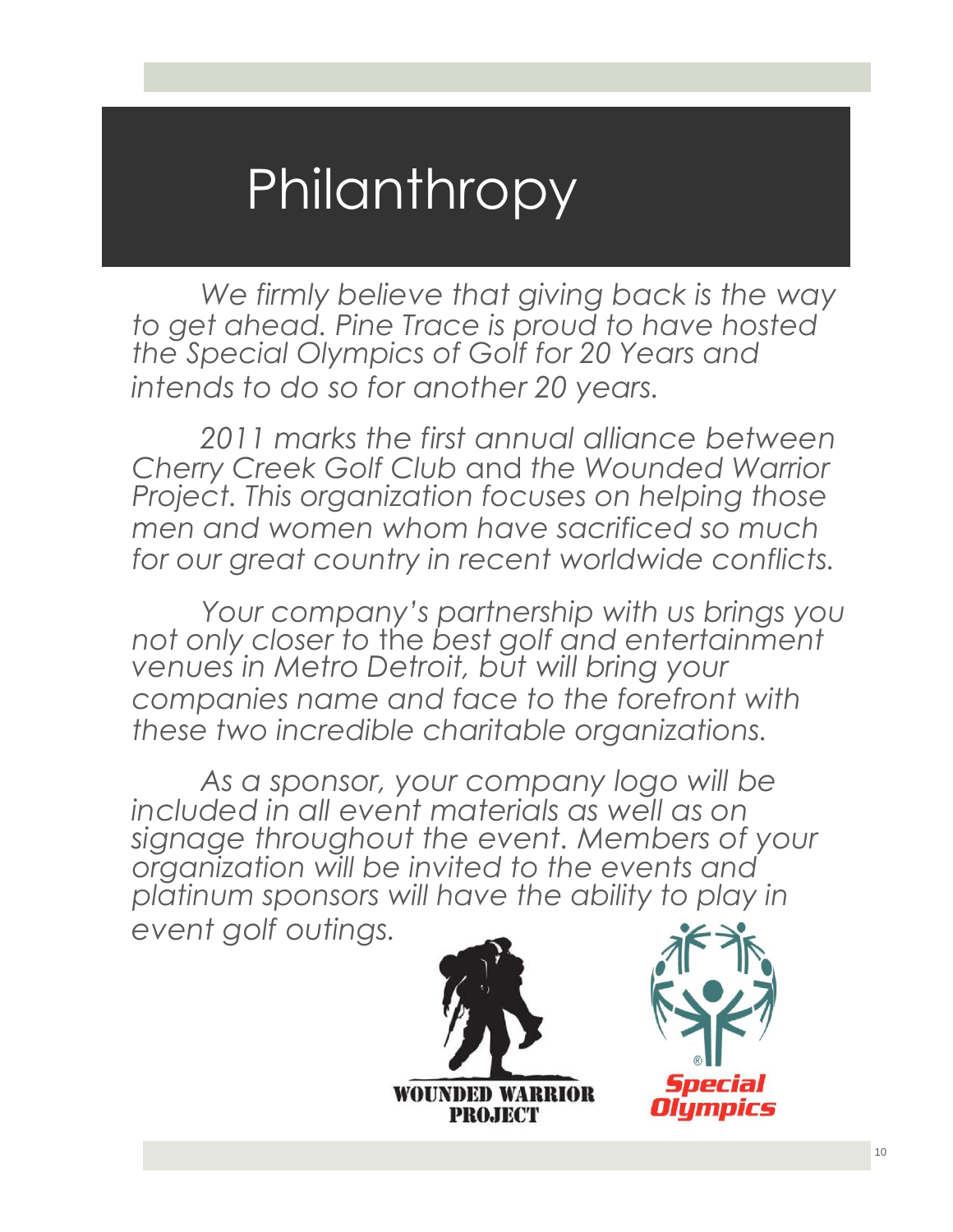### *The Preferred Partnership Advantage*

- **D** You will strengthen your professional relationships building trust, rapport and stronger connections with your guests
- **D** You will receive the same quality service and attention regardless of location
- **D** Your guests will recognize the professionalism and exceptional service quality received as a reflection on you and your company
- **A** onetime transaction will cover a years worth of business entertainment needs
	- No monthly dues or minimums
	- **No association or quest fees**

### *We pride ourselves on*

- **D** Delivering What We Promise
- **<u><b>E**</u> Immaculate Golf Conditions & Maintenance
- **D** Superior Golf Club Facilities
- **E** A Focus on Service Excellence
- **A** Professional, Friendly and Attentive Staff
- **High Food & Beverage Standards**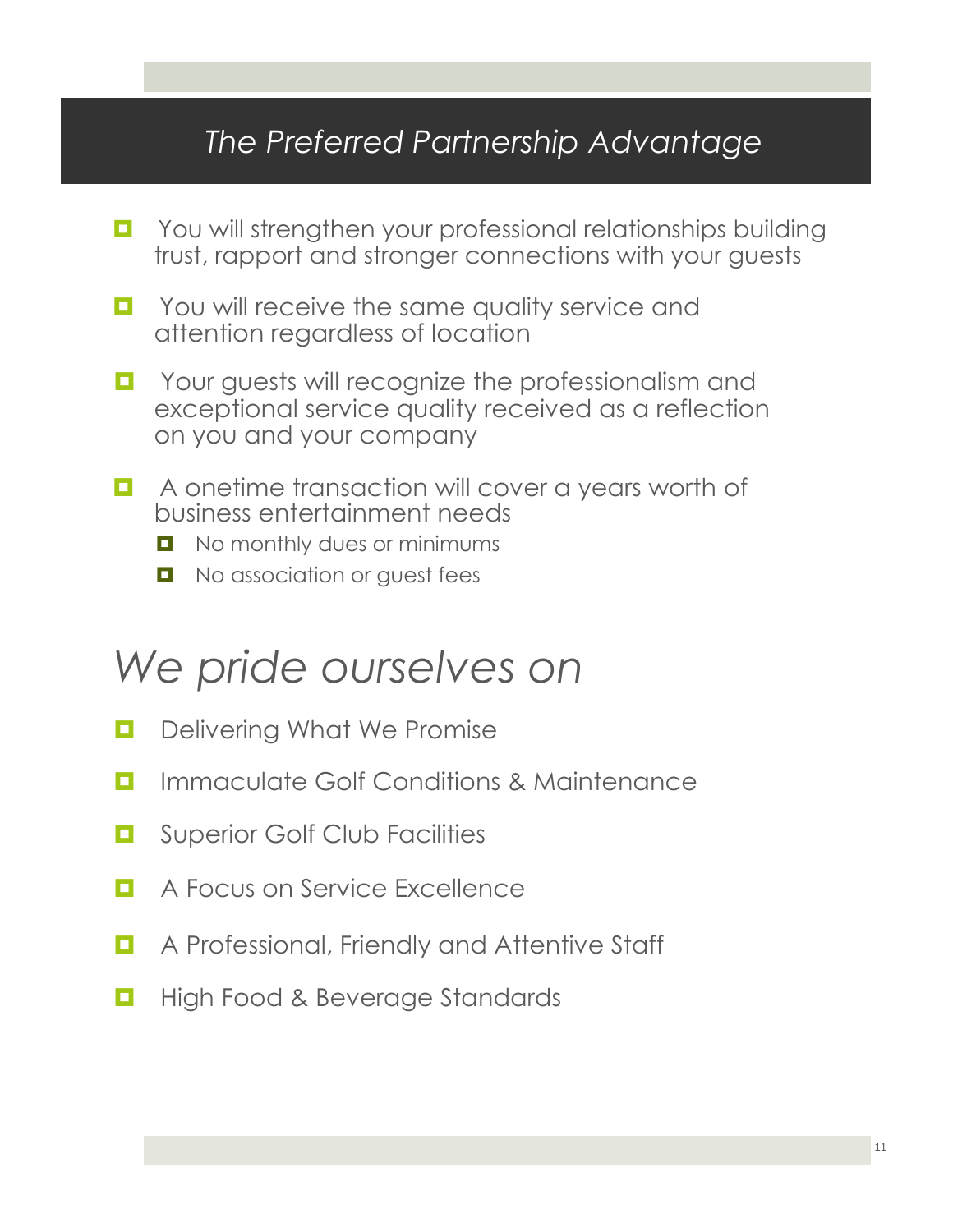## Customization

- Our Corporate Golf Partnership Packages are designed to fit your needs:
- **D** Additions and Adjustments may include but are not limited to:
	- **D** Additional tee times
	- **Larger or smaller golf outings, social events,** business meetings or holiday parties
	- **E** Food & Beverage 'house' Accounts
	- **Instead of a holiday party host an additional social** event, business meeting or a large golf event

For more information and to customize a Corporate Golf Partnership Package please contact:

Michael Bylen

Managing Partner

(248) 852-7100 (248) 922-0300